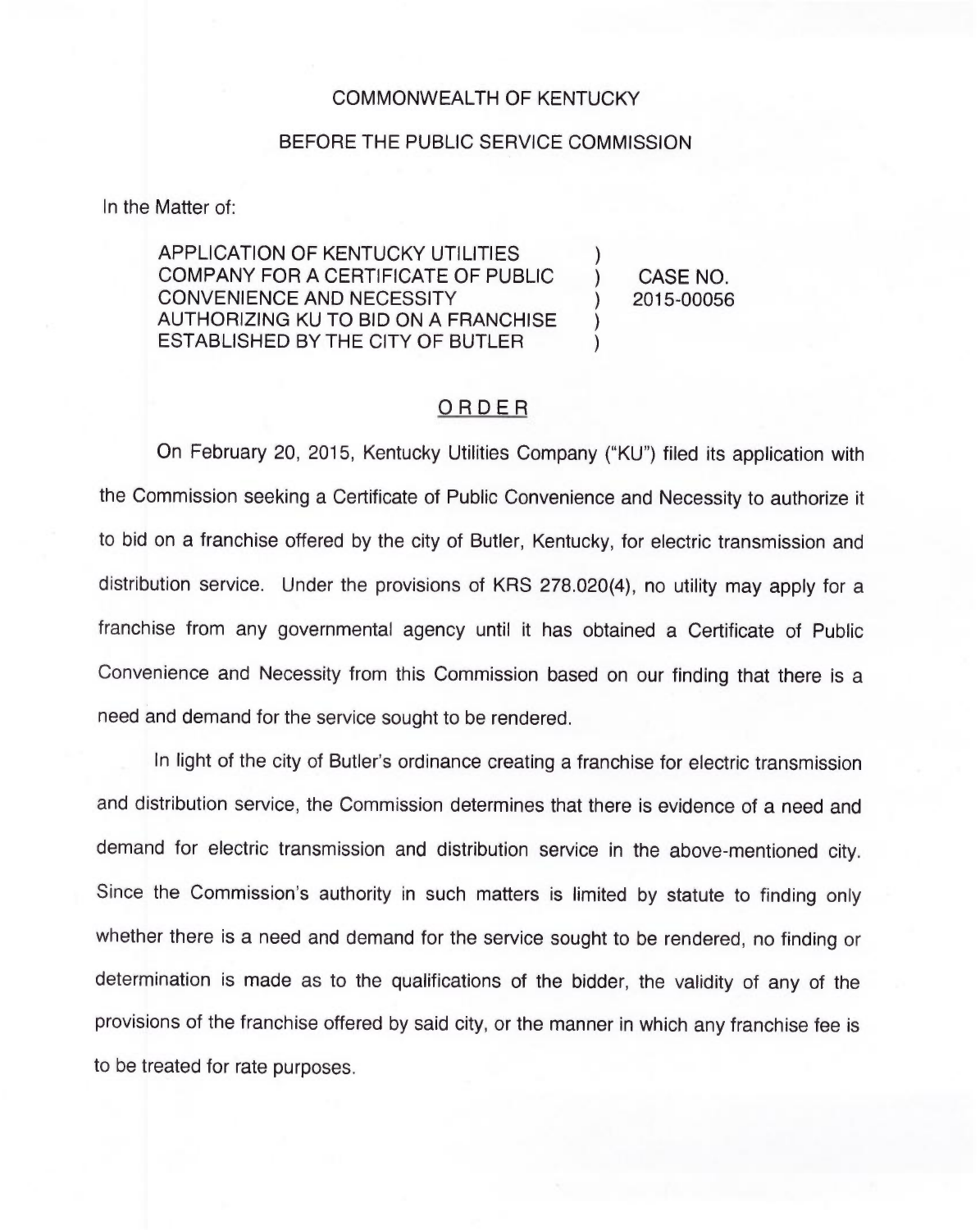IT IS THEREFORE ORDERED that:

1. KU is granted a Certificate of Public Convenience and Necessity that authorizes it to bid on a franchise offered by the city of Butler, Kentucky, for electric transmission and distribution service.

2. If KU is not the successful bidder, KU shall, within ten days of the award of the franchise at issue, file with the Commission a written notice stating that KU was not the successful bidder.

3. If KU is the successful bidder, KU shall, within ten days of the award of the franchise at issue, file with the Commission a copy of the executed franchise agreement and a statement disclosing the amount of the initial franchise fee.

4. If KU is the successful bidder, KU shall, within ten days of an increase or decrease in the amount of the initial franchise fee set forth in the franchise agreement, file with the Commission documentation setting forth the revised fee.

5. Any documents filed pursuant to ordering paragraphs 2, 3, or <sup>4</sup> of this Order shall reference the number of this case and shall be electronically submitted via the Commission's electronic Tariff Filing System.

6. This Order shall not be construed as granting a Certificate of Public Convenience and Necessity to construct utility facilities in said city.

**ATTES** Executive Director

By the Commission ENTERED FEB 24 2015 KENTUCKY PUBL RVICE COMMISSION

Case No. 2015-00056